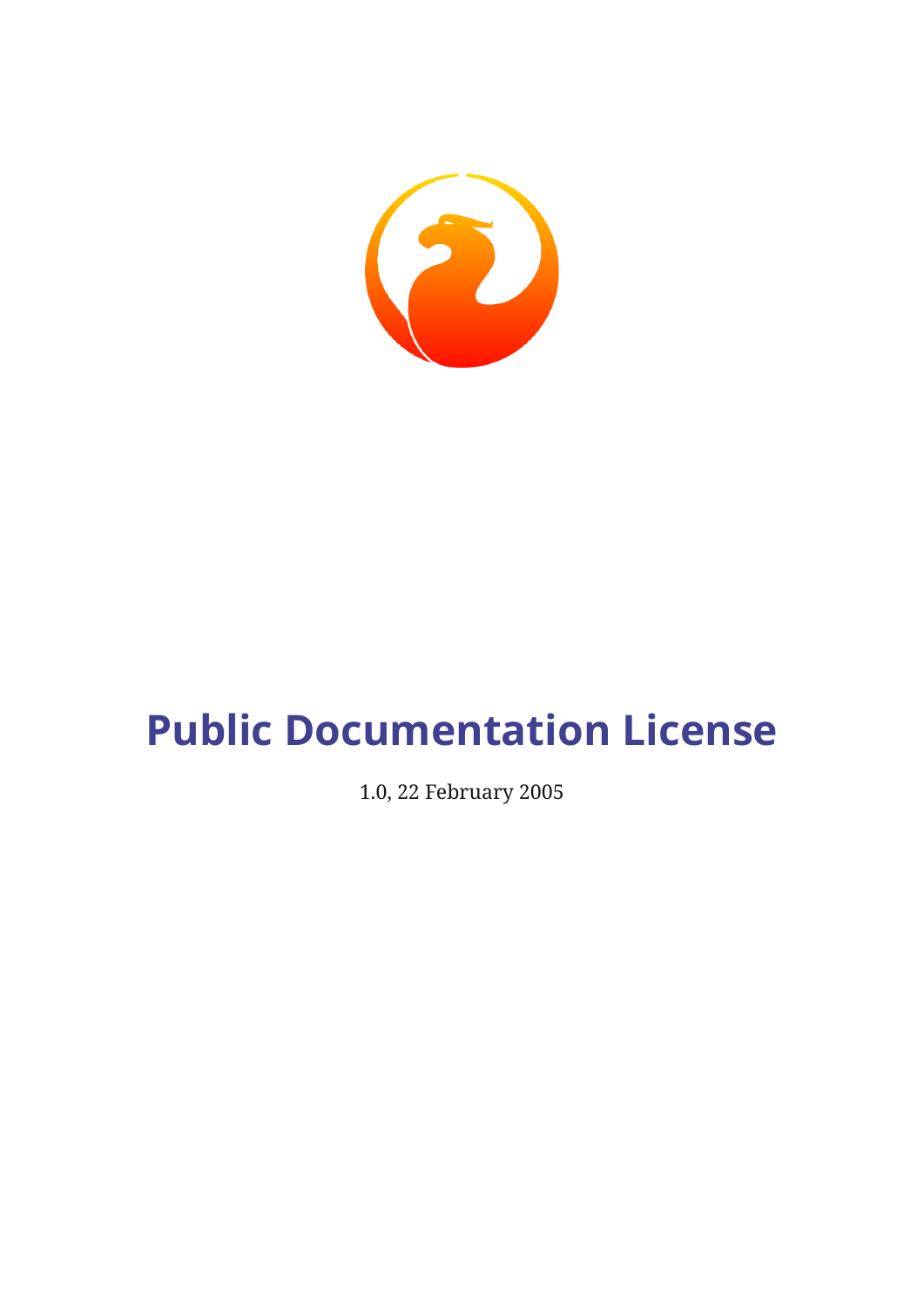### **Chapter 1. Introduction**



 $\mathbf{F}$  This introduction is not part of the license itself.

The Public Documentation License (PDL) applies to all documentation authored by the Firebird Documentation Team. Older documentation and third-party contributions may be governed by other licenses.

The PDL was developed by Sun for use by the OpenOffice docwriters. It defines the same rights and restrictions as the Mozilla Public License (MPL) but whereas the latter is concerned with computer code, the PDL was designed specifically as a documentation license. The MPL-likeness is a great plus, because the licenses that apply to the Firebird engine code (IPL and IDPL) are both MPLderivatives. As a result, you can use our PDL-licensed documentation under the same terms as the Firebird source code.

To give you a quick idea of what the PDL is all about, here is a short overview of the rights granted and requirements imposed by the PDL:

- *Free use*: everyone may use and distribute PDL-licensed works, for free or for money, as long as the license notice is kept intact.
- *Right to modify*: everyone may modify and redistribute PDL-licensed works, as long as any modified versions are PDL-licensed too, the original license notice is kept intact, and the modifications are documented.
- *Larger works*: everyone may incorporate PDL-licensed documentation in a larger work. The larger work as a whole need not be released under the PDL, but the license requirements must be fulfilled for the PDL-licensed parts.

Please be advised that this overview is for informational purposes only and has no legal status whatsoever. Only the license text itself — following hereafter — is legally binding.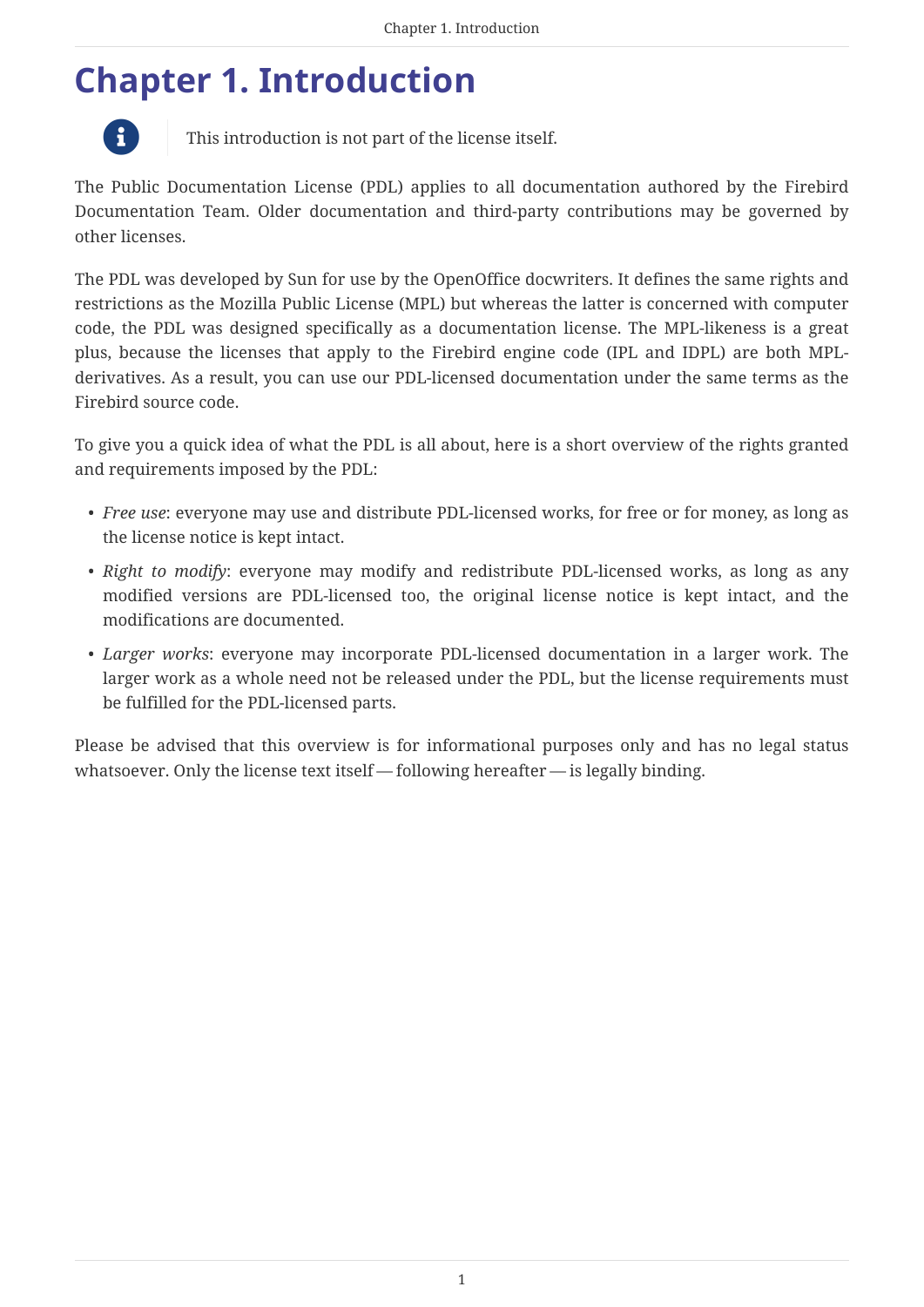## **Chapter 2. Public Documentation License, version 1.0**

#### 1. **DEFINITIONS**

- a. "*Commercial Use*" means distribution or otherwise making the Documentation available to a third party.
- b. "*Contributor*" means a person or entity who creates or contributes to the creation of Modifications.
- c. "*Documentation*" means the Original Documentation or Modifications or the combination of the Original Documentation and Modifications, in each case including portions thereof.
- d. "[term]*Electronic Distribution Mechanism*" means a mechanism generally accepted for the electronic transfer of data.
- e. "*Initial Writer*" means the individual or entity identified as the Initial Writer in the notice required by the [Appendix](#page-6-0).
- f. "*Larger Work*" means a work which combines Documentation or portions thereof with documentation or other writings not governed by the terms of this License.
- g. "*License*" means this document.
- h. "*Modifications*" means any addition to or deletion from the substance or structure of either the Original Documentation or any previous Modifications, such as a translation, abridgment, condensation, or any other form in which the Original Documentation or previous Modifications may be recast, transformed or adapted. A work consisting of editorial revisions, annotations, elaborations, and other modifications which, as a whole represent an original work of authorship, is a Modification. For example, when Documentation is released as a series of documents, a Modification is:
	- A. Any addition to or deletion from the contents of the Original Documentation or previous Modifications.
	- B. Any new documentation that contains any part of the Original Documentation or previous Modifications.
- i. "*Original Documentation*" means documentation described as Original Documentation in the notice required by the [Appendix,](#page-6-0) and which, at the time of its release under this License is not already Documentation governed by this License.
- j. "*Editable Form*" means the preferred form of the Documentation for making Modifications to it. The Documentation can be in an electronic, compressed or archival form, provided the appropriate decompression or de-archiving software is widely available for no charge.
- k. "*You*" (or "*Your*") means an individual or a legal entity exercising rights under, and complying with all of the terms of this License or a future version of this License issued under Section 5.0 ("Versions of the License"). For legal entities, "You" includes any entity which controls, is controlled by, or is under common control with You. For purposes of this definition, "control" means (a) the power, direct or indirect, to cause the direction or management of such entity, whether by contract or otherwise, or (b) ownership of more than fifty percent (50%) of the outstanding shares or beneficial ownership of such entity.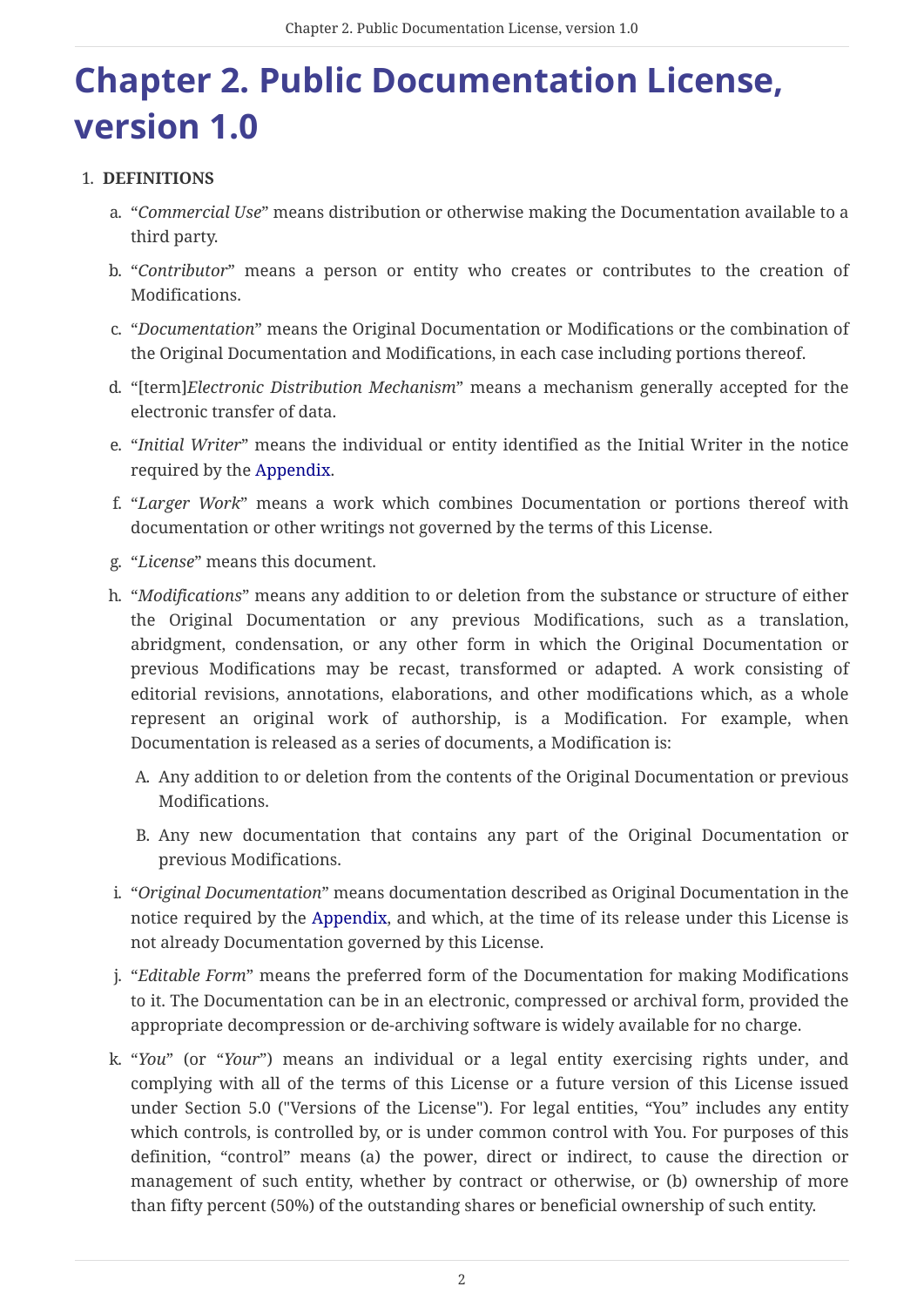#### 2. **LICENSE GRANTS**

#### a. *Initial Writer Grant*

The Initial Writer hereby grants You a world-wide, royalty-free, non-exclusive license to use, reproduce, prepare Modifications of, compile, publicly perform, publicly display, demonstrate, market, disclose and distribute the Documentation in any form, on any media or via any Electronic Distribution Mechanism or other method now known or later discovered, and to sublicense the foregoing rights to third parties through multiple tiers of sublicensees in accordance with the terms of this License.

The license rights granted in this Section 2.1 ("Initial Writer Grant") are effective on the date Initial Writer first distributes Original Documentation under the terms of this License.

#### b. *Contributor Grant*

Each Contributor hereby grants You a world-wide, royalty-free, non-exclusive license to use, reproduce, prepare Modifications of, compile, publicly perform, publicly display, demonstrate, market, disclose and distribute the Documentation in any form, on any media or via any Electronic Distribution Mechanism or other method now known or later discovered, and to sublicense the foregoing rights to third parties through multiple tiers of sublicensees in accordance with the terms of this License.

The license rights granted in this Section 2.2 ("Contributor Grant") are effective on the date Contributor first makes Commercial Use of the Documentation.

#### 3. **DISTRIBUTION OBLIGATIONS**

#### a. *Application of License*

The Modifications which You create or to which You contribute are governed by the terms of this License, including without limitation Section 2.2 ("Contributor Grant"). The Documentation may be distributed only under the terms of this License or a future version of this License released in accordance with Section 5.0 ("Versions of the License"), and You must include a copy of this License with every copy of the Documentation You distribute. You may not offer or impose any terms that alter or restrict the applicable version of this License or the recipients' rights hereunder. However, You may include an additional document offering the additional rights described in Section 3.5 ("Required Notices").

#### b. *Availability of Documentation*

Any Modification which You create or to which You contribute must be made available publicly in Editable Form under the terms of this License via a fixed medium or an accepted Electronic Distribution Mechanism.

#### c. *Description of Modifications*

All Documentation to which You contribute must identify the changes You made to create that Documentation and the date of any change. You must include a prominent statement that the Modification is derived, directly or indirectly, from Original Documentation provided by the Initial Writer and include the name of the Initial Writer in the Documentation or via an electronic link that describes the origin or ownership of the Documentation. The foregoing change documentation may be created by using an electronic program that automatically tracks changes to the Documentation, and such changes must be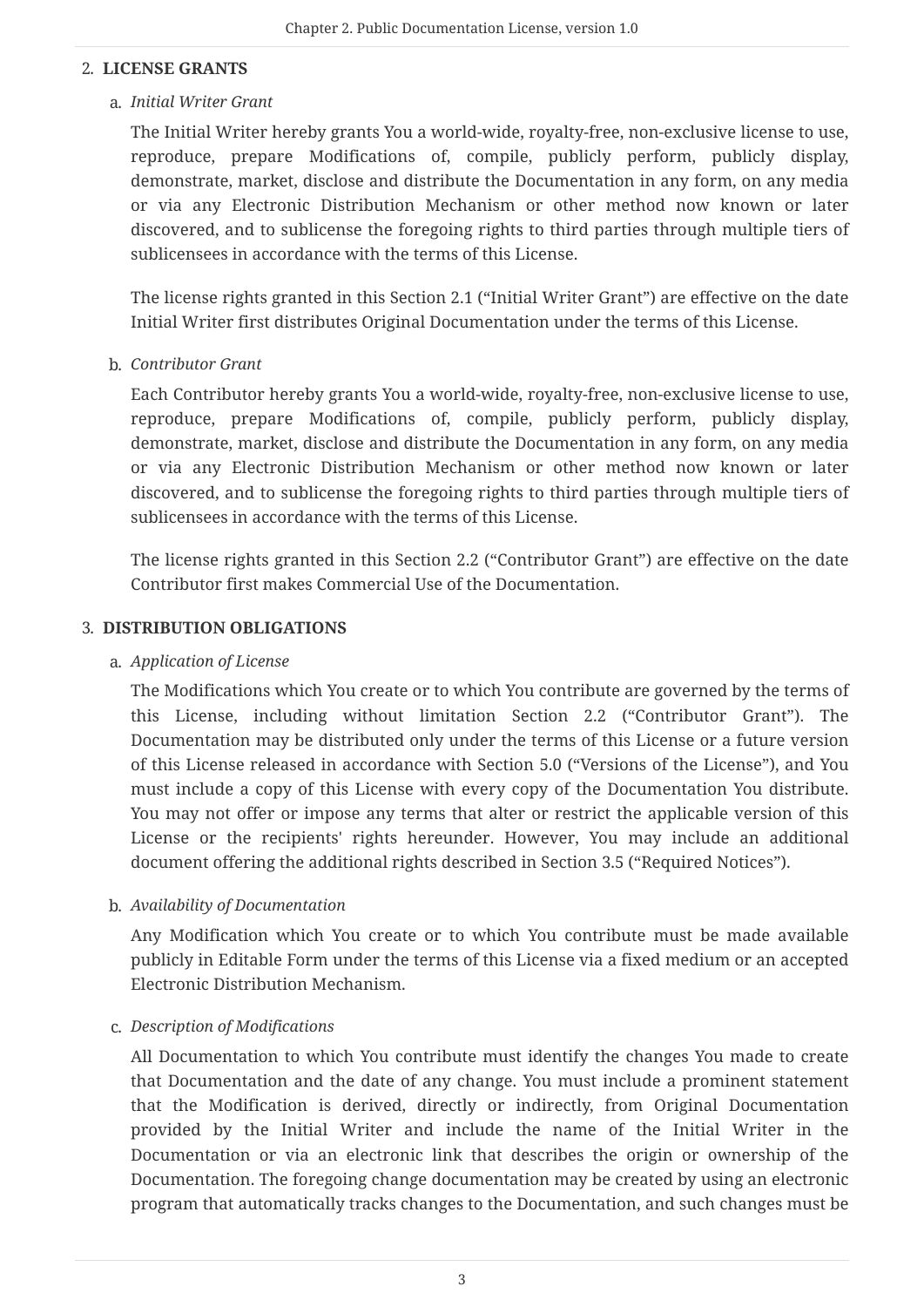available publicly for at least five years following release of the changed Documentation.

d. *Intellectual Property Matters*

Contributor represents that Contributor believes that Contributor's Modifications are Contributor's original creation(s) and/or Contributor has sufficient rights to grant the rights conveyed by this License.

e. *Required Notices*

You must duplicate the notice in the [Appendix](#page-6-0) in each file of the Documentation. If it is not possible to put such notice in a particular Documentation file due to its structure, then You must include such notice in a location (such as a relevant directory) where a reader would be likely to look for such a notice, for example, via a hyperlink in each file of the Documentation that takes the reader to a page that describes the origin and ownership of the Documentation. If You created one or more Modification(s) You may add your name as a Contributor to the notice described in the [Appendix](#page-6-0).

You must also duplicate this License in any Documentation file (or with a hyperlink in each file of the Documentation) where You describe recipients' rights or ownership rights.

You may choose to offer, and to charge a fee for, warranty, support, indemnity or liability obligations to one or more recipients of Documentation. However, You may do so only on Your own behalf, and not on behalf of the Initial Writer or any Contributor. You must make it absolutely clear than any such warranty, support, indemnity or liability obligation is offered by You alone, and You hereby agree to indemnify the Initial Writer and every Contributor for any liability incurred by the Initial Writer or such Contributor as a result of warranty, support, indemnity or liability terms You offer.

f. *Larger Works*

You may create a Larger Work by combining Documentation with other documents not governed by the terms of this License and distribute the Larger Work as a single product. In such a case, You must make sure the requirements of this License are fulfilled for the Documentation.

#### 4. **APPLICATION OF THIS LICENSE**

a. This License applies to Documentation to which the Initial Writer has attached this License and the notice in the [Appendix](#page-6-0).

#### 5. **VERSIONS OF THE LICENSE**

a. *New Versions*

Initial Writer may publish revised and/or new versions of the License from time to time. Each version will be given a distinguishing version number.

b. *Effect of New Versions*

Once Documentation has been published under a particular version of the License, You may always continue to use it under the terms of that version. You may also choose to use such Documentation under the terms of any subsequent version of the License published by

\_\_\_\_\_\_\_\_\_\_\_\_\_\_\_\_\_\_ *[Insert name of the foundation, company, Initial Writer, or whoever may modify this License]*. No one other than \_\_\_\_\_\_\_\_\_\_\_\_\_\_\_\_\_ *[Insert name of the foundation,*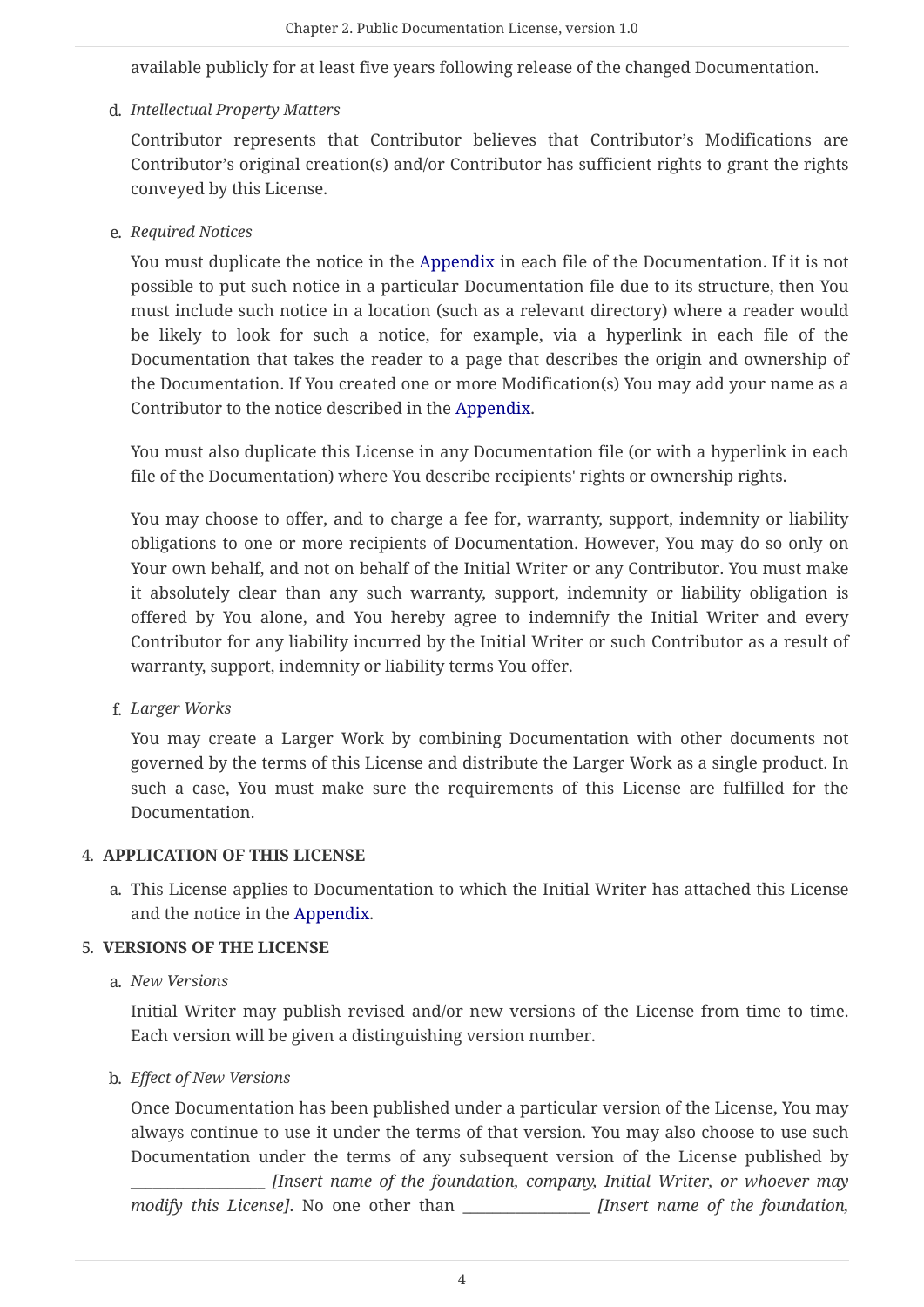*company, Initial Writer, or whoever may modify this License]* has the right to modify the terms of this License. Filling in the name of the Initial Writer, Original Documentation or Contributor in the notice described in the [Appendix](#page-6-0) shall not be deemed to be Modifications of this License.

#### 6. **DISCLAIMER OF WARRANTY**

a. DOCUMENTATION IS PROVIDED UNDER THIS LICENSE ON AN "AS IS" BASIS, WITHOUT WARRANTY OF ANY KIND, EITHER EXPRESSED OR IMPLIED, INCLUDING, WITHOUT LIMITATION, WARRANTIES THAT THE DOCUMENTATION IS FREE OF DEFECTS, MERCHANTABLE, FIT FOR A PARTICULAR PURPOSE OR NON-INFRINGING. THE ENTIRE RISK AS TO THE QUALITY, ACCURACY, AND PERFORMANCE OF THE DOCUMENTATION IS WITH YOU. SHOULD ANY DOCUMENTATION PROVE DEFECTIVE IN ANY RESPECT, YOU (NOT THE INITIAL WRITER OR ANY OTHER CONTRIBUTOR) ASSUME THE COST OF ANY NECESSARY SERVICING, REPAIR OR CORRECTION. THIS DISCLAIMER OF WARRANTY CONSTITUTES AN ESSENTIAL PART OF THIS LICENSE. NO USE OF ANY DOCUMENTATION IS AUTHORIZED HEREUNDER EXCEPT UNDER THIS DISCLAIMER.

#### 7. **TERMINATION**

a. This License and the rights granted hereunder will terminate automatically if You fail to comply with terms herein and fail to cure such breach within 30 days of becoming aware of the breach. All sublicenses to the Documentation which are properly granted shall survive any termination of this License. Provisions which, by their nature, must remain in effect beyond the termination of this License shall survive.

#### 8. **LIMITATION OF LIABILITY**

a. UNDER NO CIRCUMSTANCES AND UNDER NO LEGAL THEORY, WHETHER IN TORT (INCLUDING NEGLIGENCE), CONTRACT, OR OTHERWISE, SHALL THE INITIAL WRITER, ANY OTHER CONTRIBUTOR, OR ANY DISTRIBUTOR OF DOCUMENTATION, OR ANY SUPPLIER OF ANY OF SUCH PARTIES, BE LIABLE TO ANY PERSON FOR ANY DIRECT, INDIRECT, SPECIAL, INCIDENTAL, OR CONSEQUENTIAL DAMAGES OF ANY CHARACTER INCLUDING, WITHOUT LIMITATION, DAMAGES FOR LOSS OF GOODWILL, WORK STOPPAGE, COMPUTER FAILURE OR MALFUNCTION, OR ANY AND ALL OTHER DAMAGES OR LOSSES ARISING OUT OF OR RELATING TO THE USE OF THE DOCUMENTATION, EVEN IF SUCH PARTY SHALL HAVE BEEN INFORMED OF THE POSSIBILITY OF SUCH DAMAGES.

#### 9. **U.S. GOVERNMENT END USERS**

a. If Documentation is being acquired by or on behalf of the U.S. Government or by a U.S. Government prime contractor or subcontractor (at any tier), then the Government's rights in Documentation will be only as set forth in this Agreement; this is in accordance with 48 CFR 227.7201 through 227.7202-4 (for Department of Defense (DOD) acquisitions) and with 48 CFR 2.101 and 12.212 (for non-DOD acquisitions).

#### 10. **MISCELLANEOUS**

a. This License represents the complete agreement concerning the subject matter hereof. If any provision of this License is held to be unenforceable, such provision shall be reformed only to the extent necessary to make it enforceable. This License shall be governed by California law, excluding its conflict-of-law provisions. With respect to disputes or any litigation relating to this License, the losing party is responsible for costs, including without